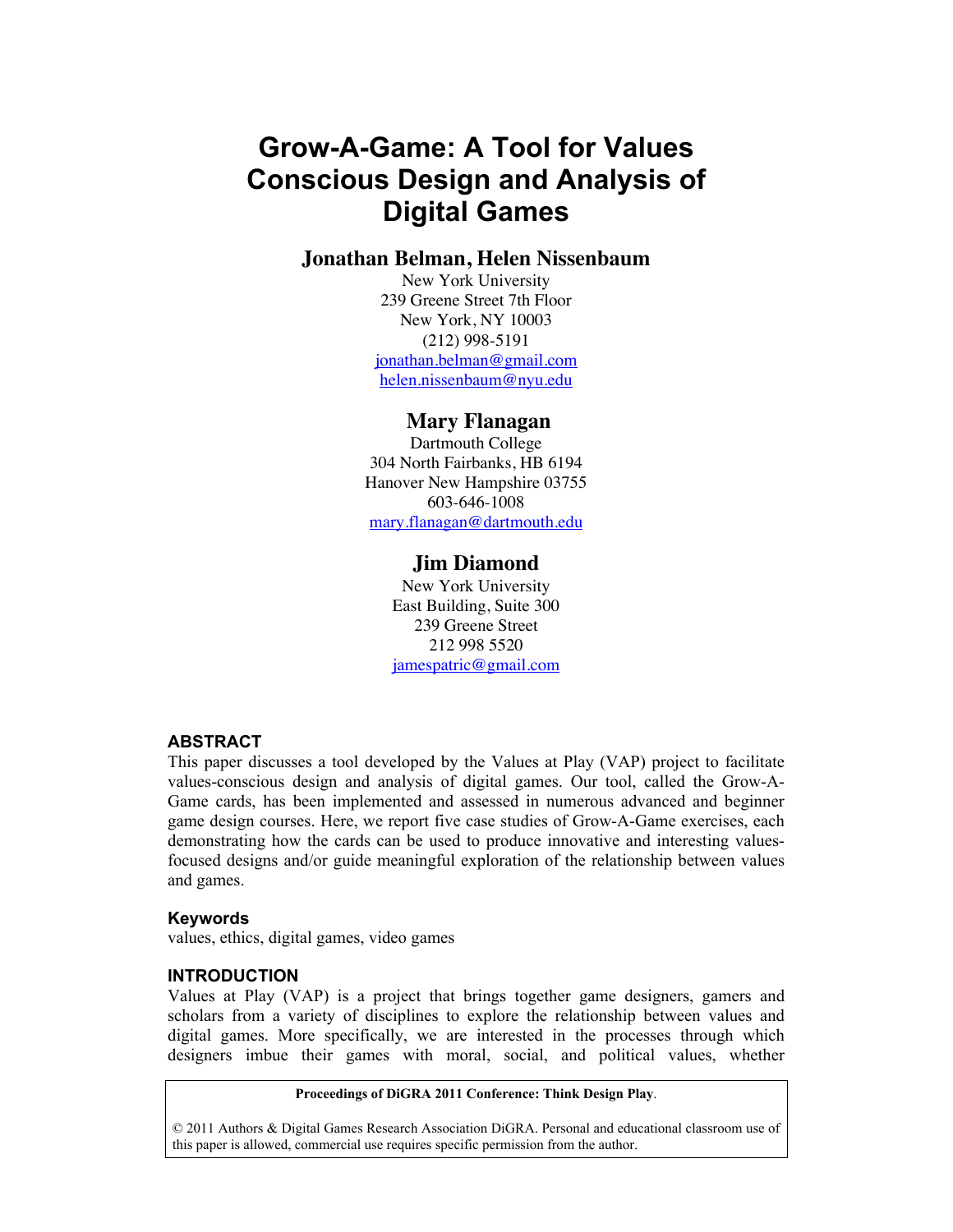intentionally or inadvertently, and the corollary processes through which these values are interpreted by players.

Unfortunately, in the public discourse on games, the word "values" has become associated with a particularly strident (and often disingenuous) strain of "family values" oriented criticism. From the "family values" perspective, games are a pernicious medium, encouraging young people's violent and prurient impulses. While it is beyond the scope of our paper to address the inaccuracies of this view<sup>1</sup>, since 2005 VAP has aimed to foster a more constructive discourse on values and games.

Our recent initiatives and outreach include:

- 1. The development and implementation of a curriculum to introduce graduate and undergraduate game design students to "values conscious design" (The curriculum is freely available to download at www.valuesatplay.org; for a detailed overview, see Belman, Flanagan & Nissenbaum, 2009). To clarify what we mean by "values conscious design," we describe games as "values conscious" when their designers have systematically considered the moral, social, and political resonances of design features. In our experience, a values conscious approach effectively inspires innovation in design. This is because values conscious designers explore themes and work with constraints that are typically outside of mainstream, entertainment-focused designers' concern; therefore, they tend to produce games that are markedly different than their mainstream counterparts. The curriculum has been used in several leading American game design programs, including at Georgia Tech, The University of Southern California, University of California San Diego, the Rochester Institute of Technology, Dartmouth College, Hunter College, and others.
- 2. VAP has run workshops that invite leading scholars in a variety of media and technology-related fields to participate in values-focused exploration of many emerging and rapidly evolving technical design fields (e.g. virtual communities, mobile computing environments). The output of these workshops contributes to our overall understanding of the complex relationship between values, media and technology.
- 3. As a further proof of concept, we are in the process of a multi-method, multidisciplinary inquiry into designing games that affirm the value of empathy and foster feelings of empathy in players. Games are well-suited to facilitating empathetic experiences because they allow players to inhabit the roles of other people in a uniquely immersive way. This work has many practical and prosocial applications, including the design of games to combat prejudice, and the design of games to sensitize people towards important social issues (for an overview of this research, see Belman & Flanagan, 2010a).

This paper will focus on a tool developed by VAP researchers in the course of our larger research project, namely, the Grow-A-Game cards, whose purpose is to facilitate valuesconscious design and analysis of digital games. In it, we report five case studies of Grow-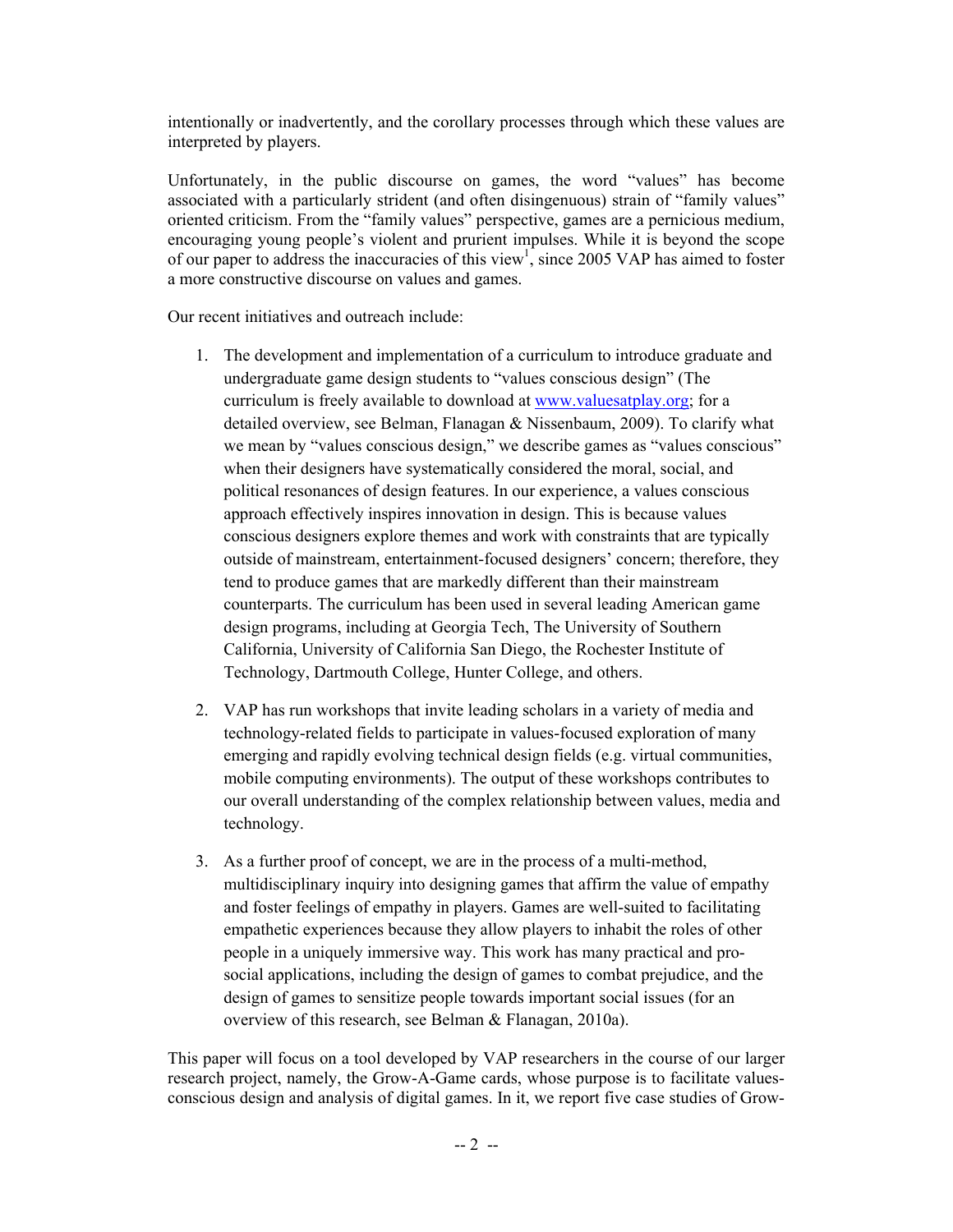A-Game exercises, each demonstrating how the cards can be used to guide meaningful exploration of the relationship between values and games. The case studies are prefaced by three preliminary sections. The first discusses the intellectual foundations of the VAP project, the second describes how the Grow-A-Game cards are used, and the third relates our process for deciding which values to include in the Grow-A-Game deck.

#### **INTELLECTUAL FOUNDATIONS**

The fundamental principle of our project is that games do carry values, both in their mechanics and in their narrative/ representational elements. Through the design process, values are embedded in games whether designers intend them to be or not. This idea is rooted in at least three distinct scholarly perspectives.

First, there is considerable evidence from the social sciences that other entertainment media do have a practically significant influence on audience perceptions of social realities. For example, studies have found that television can impact viewers' attitudes towards sexuality, society, race, gender roles, and other deeply value-laden topics (for an excellent review of research on television-specific media effects, see Morgan, Shanahan & Signorielli, 2008). It would be surprising if games were somehow impotent in this respect, neither perpetuating nor challenging moral, social, and political values.

This does not mean games are capable of brainwashing people. When pundits blame catastrophes like the Columbine high school massacre on the influence of games, they vastly overestimate the power of media effects. At the very least, however, it is reasonable to argue that as games become a more prominent part of the media landscape they take on greater significance in the broader cultural discourse.

Second, there is a vigorous strain in the game studies literature describing how ideological content is conveyed in games. Notable examples include Hoglund's (2008) discussion of hegemonic militarism and Americentrism in some shooters, Sicart's (2003) analysis of The Sims (Maxis, 2000) as a simulation of post-capitalist society, Salen and Zimmerman's (2003) description of games as a form of cultural rhetoric, and Jenkins's (1998) work on the deeply gendered leitmotifs in digital games. Members of this community, including ourselves (Flanagan, Howe & Nissenbaum, 2008), have also explored the pragmatic corollary to these ideas, i.e. the notion that designers can build ideological and/or ethical and/or persuasive content into their own work (e.g. Bogost, 2007; Fullerton, Morie & Pearce, 2007; Barab, Thomas, Dodge, Carteaux & Tuzun, 2005).

Finally, in the philosophy of technology, there is a long history of debate and an accompanying rich literature supporting the argument that values are embodied in technical artifacts (e.g. MacKenzie & Wajcman, 1985; Akrich, 1992; Latour, 1992; Friedman & Nissenbaum, 1996; Brey, 1997; Weber, 1997; Flanagan, Howe & Nissenbaum, 2008). For example, this is the position taken by Langdon Winner (1988) with reference to structures designed by Robert Moses, an influential urban planner who shaped much of New York City's physical infrastructure in the mid- $20<sup>th</sup>$  century. Moses masterminded the development of bridges over many New York City parkways. The bridges are built far too low for buses to pass underneath, and since some of New York's beaches could only be reached via the parkways which flowed under the bridges, people who depended on public buses for transportation (i.e. those who could not afford cars) were effectively denied access to the shoreline. Winner's argument is that the Robert Moses bridges, by the function of a specific design feature (i.e. their height), facilitated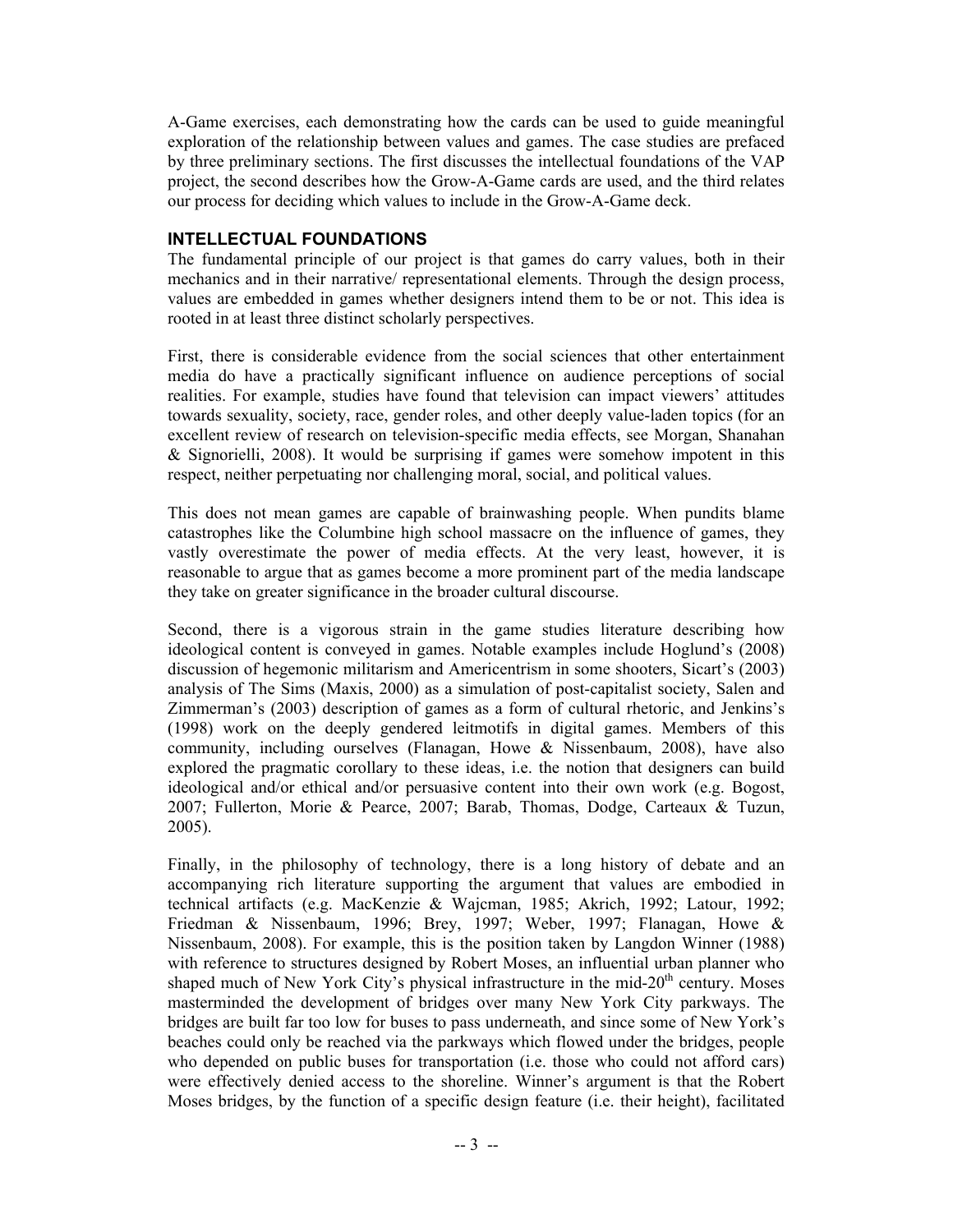classist outcomes by keeping poor people off certain beaches. In this analysis, classist values were built into the physical infrastructure of the city.

Values are built into games in analogous ways. Consider Mary Flanagan's interactive sculpture *Giant Joystick* (2006), which affirms the value of collaboration by modding the user interface of classic Atari 2600 games. Using a standard controller, these games are in some ways an isolating pursuit; they shift players' attention towards the action onscreen but also away from friends in the physical environment. Change a specific element of the design (in this case, the scale of the user interface) and the experience is transformed. Visitors cannot play with *Giant Joystick* by themselves; one person (or sometimes more than one person) moves the stick, while another person presses the fire button by jumping on it. With the new interface, the games become a joyous celebration of collaborative fun (though, of course, the original incarnations of these games are deeply engaging in their own ways).



**Figure 1: Giant Joystick**

The user interface, however, is not the only design element of games that carries values. In VAP research conducted on student design work, the team identified eleven game elements in which values are typically implicated, i.e. premise, characters, story, actions in game, tools/ resources available, player agency/ options, rules for interaction with other characters or players, rules for interaction with environment, reward structure, strategies, and scoring. The list is not meant to be exhaustive; values can certainly be present in game elements not mentioned. But the results of our research do suggest that any of several "moving parts" in a game can color the overall values content.

# **THE GROW-A-GAME CARDS**

In a paper for the 2007 DiGRA conference, we described an early prototype of a tool to facilitate values-focused critical analysis of games (cite). Since then, the tool has evolved through numerous iterations, and through implementation and assessment in many advanced and beginner game design courses, to become the Grow-A-Game cards. While the early prototype was purely a tool for analysis, the current version, described in this paper, are useful for both design and analysis.

A deck of Grow-A-Game cards contains four categories or subsets of cards: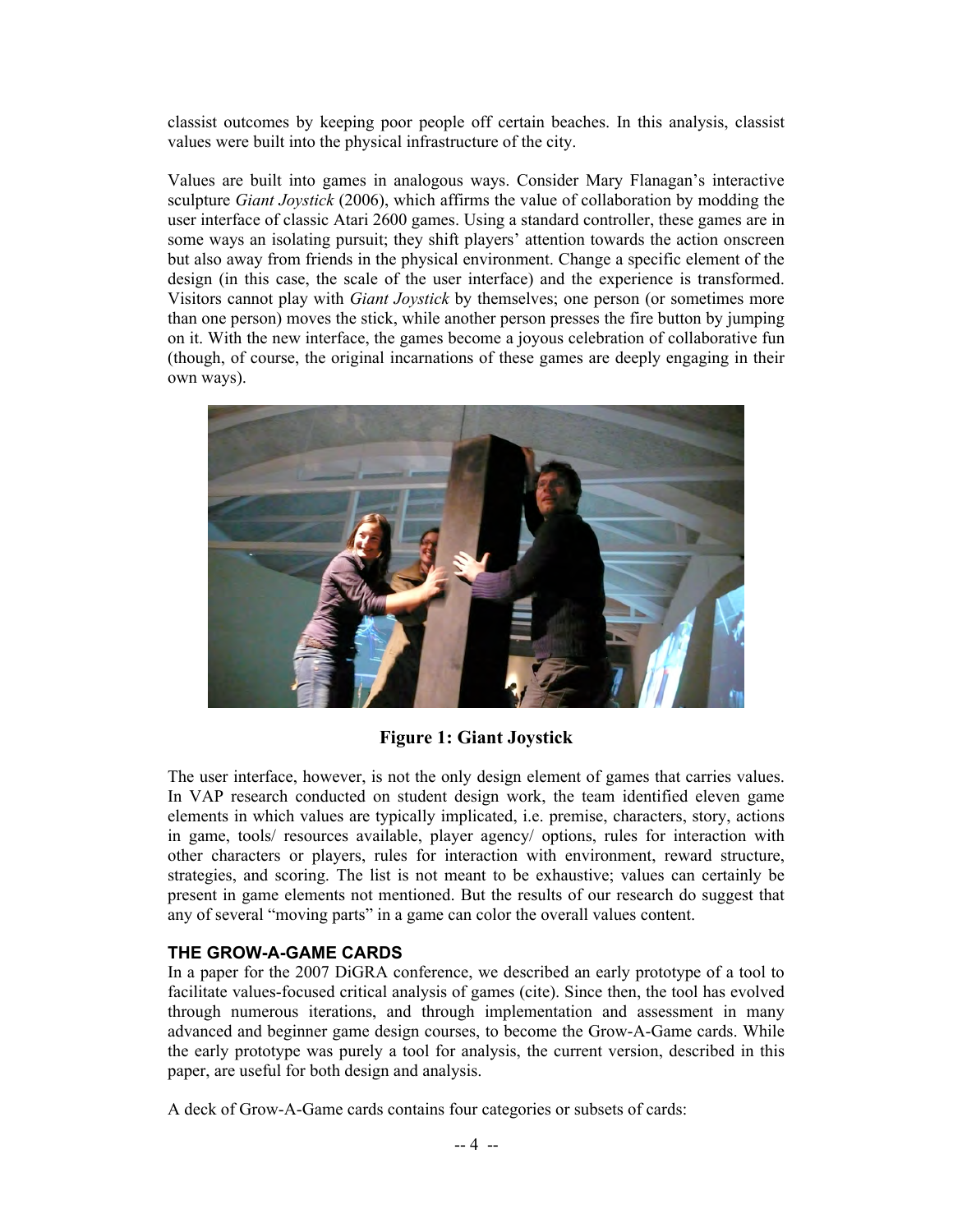- Values Cards: Each card lists a value term, e.g. trust, privacy, liberty, sustainability.
- Verb Cards: Each card lists a game-related verb, or mechanic, e.g. leading, building, matching, avoiding, nurturing.
- Games Cards: Each card names a familiar game to build upon, or mod, e.g. Hopscotch, Pac-Man (Namco, 1980), Civilization (Meier, 1991), World of Goo (2D Boy, 2008).
- Issues Cards: Each card names a problematic social issue, e.g. displacement, global warming, racism, urban sprawl.



**Figure 2: The Grow-A-Game Cards**

In brainstorming exercises, two or more card categories are often used to set the parameters of a design challenge. For example, how would you design a game that (a) mods the game of Civilization (Meier, 1991), to (b) address social issues related to food politics, while (c) affirming the value of equality?

Some combinations seem to present an impossible challenge, e.g. modding Space Invaders (Taito, 1978) to use the verb/ mechanic of collecting and address issues relating to civil rights. But in our experience using the Grow-A-Game cards with students, designers, and scholars, there seem to be few if any insurmountable challenges once initial reactions or resistance are put aside. Unusual constraints, in fact, do not appear to stymie the design process. Rather, they encourage more creative and unconventional ways around a problem, perspectives on a story, and fundamentally interesting and novel designs.

In this paper, however, we focus on two types of exercises that use only the "values cards." One activity involves values-focused analysis of games, while the other facilitates the act of values-conscious design. In the analysis activity*,* participants draw or choose a values card from the deck, and discuss the value on the card with reference to existing games. This can be an enlightening process as players do not always consciously process the values that are embodied in games they play. By taking an analytical perspective towards their prior play experiences, participants often discover that games they assumed were value-neutral are charged with social, moral, and political meanings.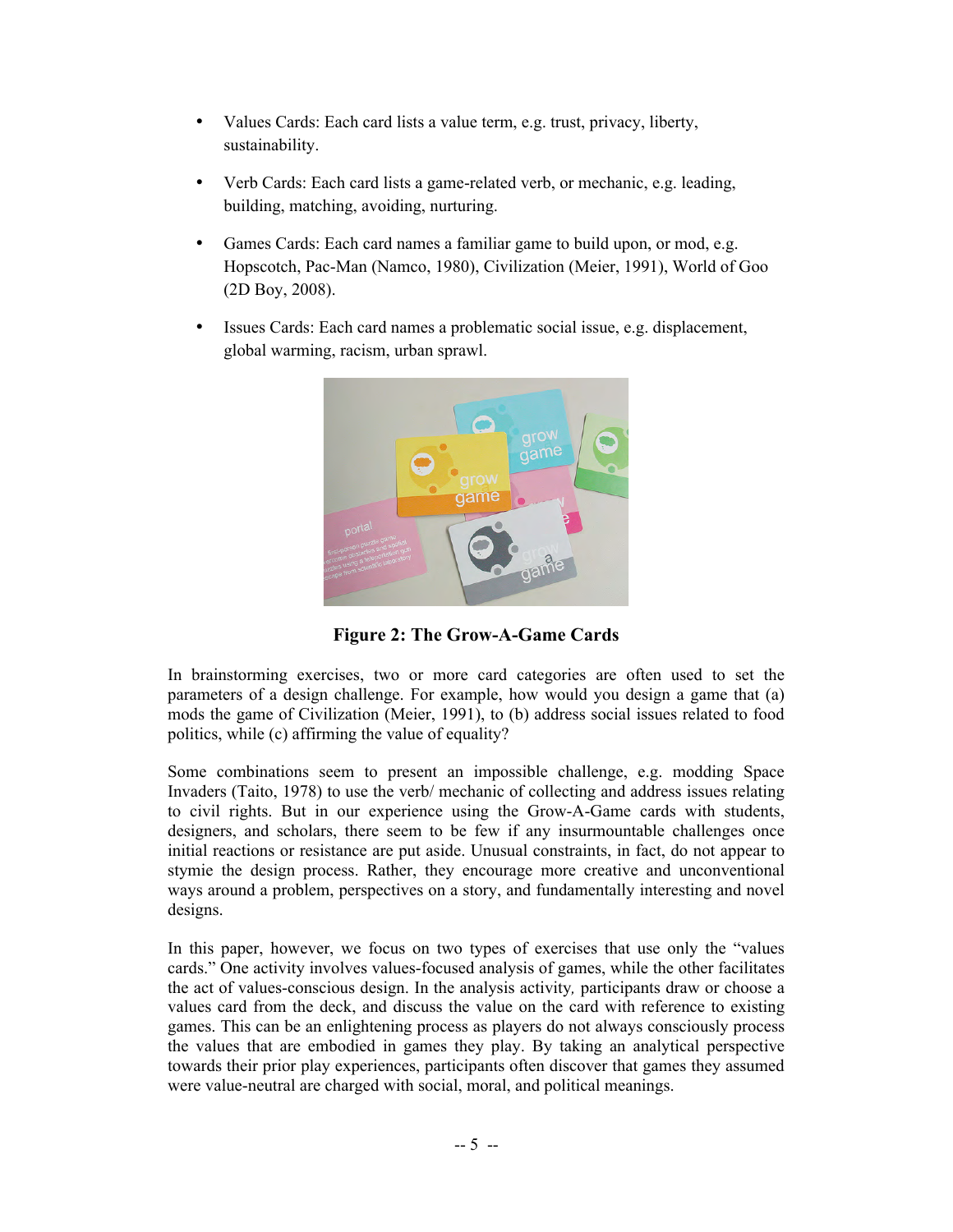In the design-focused activity, participants begin by drawing or choosing a values card from the deck. The value on the card becomes the focal point for the exercise, which can be 15 minutes of brainstorming for rough game ideas, a finished semester project, or anything in between. Participants commit to consistently affirming (or otherwise exploring) the value on the card through both the mechanics and narrative/ representational elements of their design. For example, if a designer commits to the value of peace, it would be problematic to create a  $1<sup>st</sup>$  person shooter where the hero lays waste to a belligerent force that threatens world peace. In this kind of design, the narrative might carry values related to peace but the combat-oriented game mechanics would undermine those values. There would be a conflict between values embodied in the narrative and those embodied in mechanics. In this case, the challenge would be to devise a clever, peace-affirming mechanic that engages players as much as more conventional shooting, stabbing or punching mechanics. Our research suggests that when these kinds of conflicts are successfully addressed, it often leads to the creation of innovative new mechanics (Belman & Flanagan, 2010b).



**Figure 3: A Grow-A-Game Exercise**

# **WHOSE VALUES?**

In deciding which values to select for the Grow-A-Game cards, we focused on those that are prominently highlighted in ethics and philosophy literatures, as well as those that are commonly cited in the foundational documents of liberal, egalitarian democracies (e.g. the United States Constitution and the Canadian Charter of Rights and Freedoms). In addition, other values, such as environmentalism, were included because we have encountered a great deal of interest from designers in affirming those values in games.

Our list of values is of course not exhaustive, and in some cases reflects culturally specific perspectives. For example, the value of 'autonomy' might particularly resonate with Americans, but may be less important in societies that are more inclined towards collectivist values. We have included blank cards in the Grow-A-Game deck, so that users are encouraged to "mod" the cards by adding values that reflect their own world views and commitments.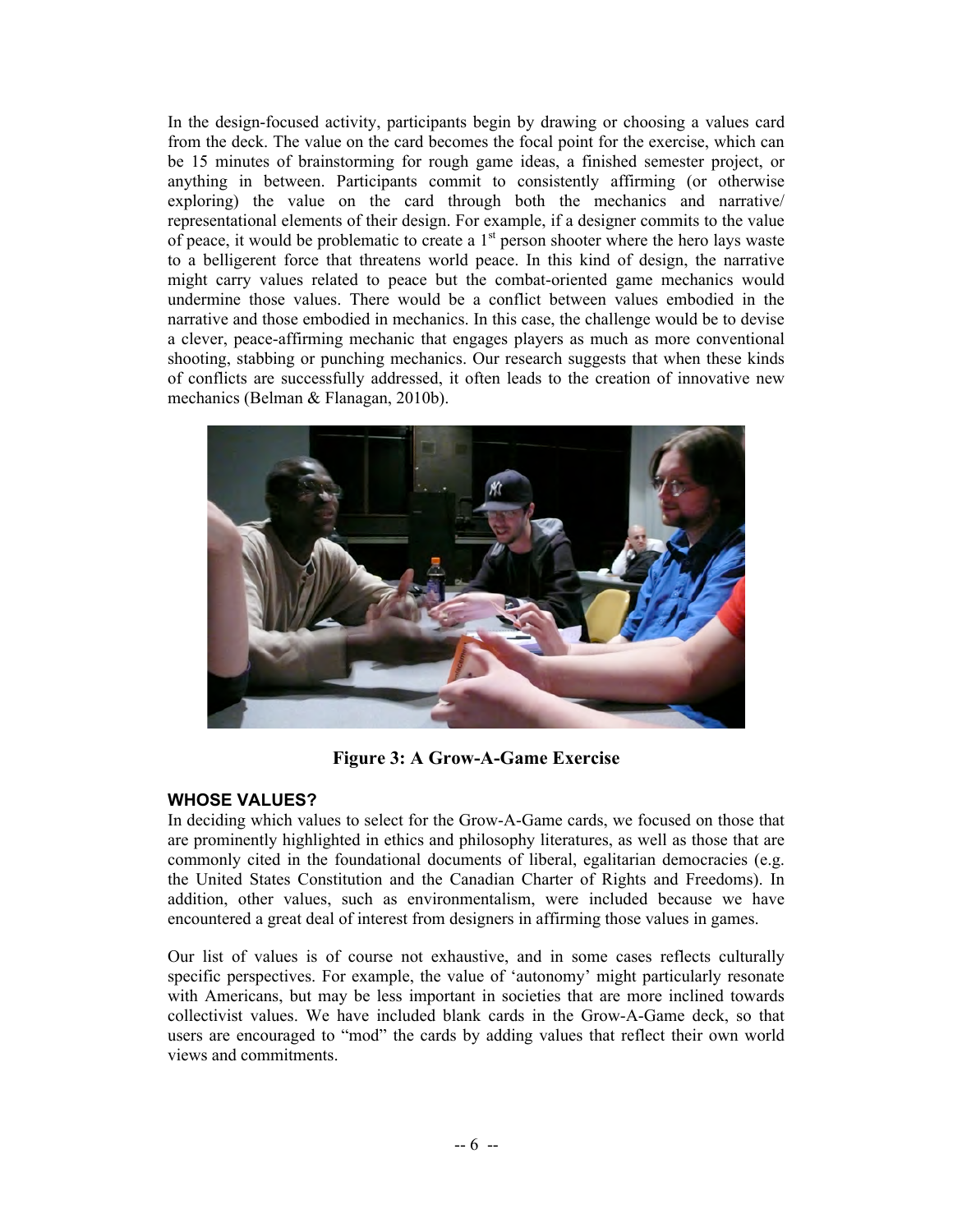## **CASE STUDIES**

Each of the following sections describes a case where a Grow-A-Game exercise strongly resonated with participants, or where it helped to produce an interesting and innovative design. In some of the case studies, participants were professional designers, and in others they were students. With both types of audiences, our experience has been that the cards facilitate a value-conscious approach to game design and analysis.

#### **Case Study 1: Design students using the cards to explore the values at play in existing games (compassion in Mario and Sonic games)**

In game design classes that use the VAP curriculum, the first assignment typically requires students to examine a game they have already played using the Grow-A-Game cards. They draw a "values card" from the deck, and then as homework, identify and document a segment of a video game that exemplifies the value on the card. During the next session, they present the segment to classmates, and collectively explore exactly how the value is articulated, affirmed, challenged and/or violated in specific aspects of the game's design.

'Ali,' an undergraduate student at a large urban university, was taking an introductory game design class that was largely based on the VAP curriculum. Although she rejected the label of "hardcore gamer" for herself, she avidly played platformers, her favorites including games in the Super Mario Bros. and Sonic the Hedgehog series.

When she drew the "Compassion" card in class, Ali's first instinct was to present scenes from the Mario and Sonic games. Her impression had always been that the heroes of both series are motivated by compassion. In literally hundreds of games over three decades, Mario is usually trying to save Princess Toadstool from his arch-nemesis Bowser, the malevolent king of a militant turtle society. Likewise, in many Sonic games, the hero ends each level by rescuing imprisoned animals from the evil machinist Dr. Robotnik.

However, after a spirited discussion in her class, Ali began to think that her view of Mario and Sonic games as compassionate did not account for all aspects of their design. Specifically, while a concern for others was expressed in the stories of these games, their cartoonishly violent gameplay seemed less consistent with the value of compassion. This more nuanced appreciation of the values at play in Mario and Sonic games was reflected in Ali's subsequent writing for the class:

I actually remember on Sega, the game *Sonic the Hedgehog 2* (Sonic Team, 1992). What's funny about this one is that during the actual levels, Sonic is racing around collecting rings and killing robotic animals - greedy and murderous acts. However, at the end of each act, after defeating the boss, you jump on this capsule to free the poor animals, exemplifying compassion. … This seems to be common amongst most games. The storyline doesn't quite match up with the mechanics. The value isn't shown throughout the game, but serves as motivation for the game.

A core principle of our project is that values are at play in both the mechanics and narrative elements of games –and that often the values embodied in narrative can conflict with those embodied in mechanics. This is an understanding that students often come to through the Grow-A-Game exercises, and it very commonly informs their design work in classes using the VAP curriculum. Our findings suggest that when students apply this insight to their designs, they are more likely to create games in which particular values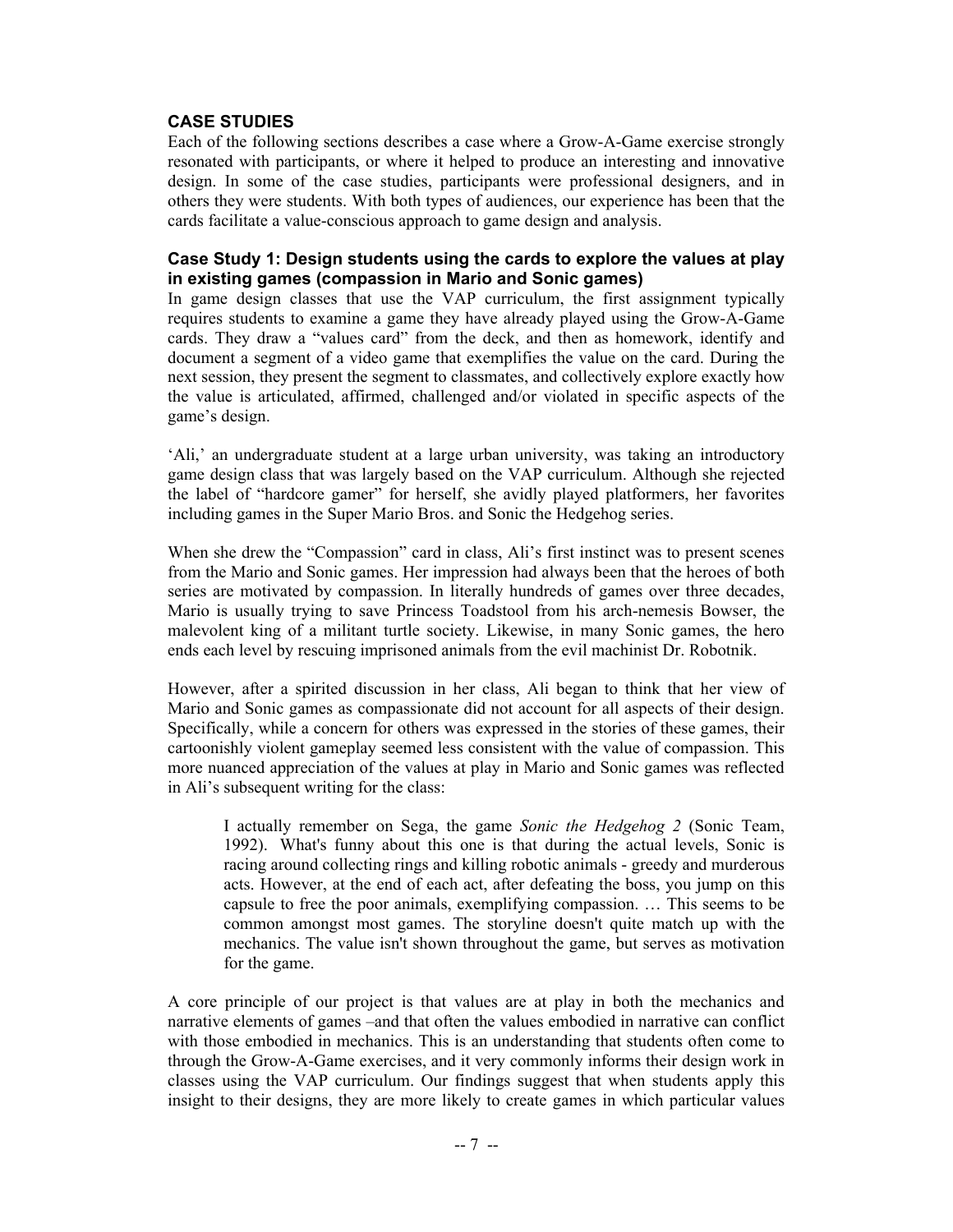are consistently affirmed, as opposed to games in which narrative and mechanics are at odds with each other.

## **Case Study 2: Design experts using the cards to explore the values at play in existing games (generosity in MMORPGs)**

In a meeting with the game designers and scholars on our project advisory board, we conducted a "dry run" of the Grow-A-Game cards by using them to guide analysis of existing, mainstream games. An especially incisive discussion began after the generosity card was drawn. Dr. Celia Pearce, an interactive media designer and game design educator, used the value of generosity to describe an interesting class of emergent behaviors in MMORPGs.

As players increase in level in an MMORPG, they continually acquire more powerful items, equipment and other resources. Because items are acquired so frequently, it is common for players to have an inventory filled with items they have never used. For example, in *World of Warcraft* (Blizzard Entertainment, 2004), a player at the top level of a battleground bracket may own a bow that could have been useful at a lower level, but has since been made obsolete by more powerful bows. Instead of keeping or selling the obsolete bow, she can offer it for free to a weaker player at the lower end of her battleground bracket. In the vernacular of MMORPG players, these acts of generosity are called "twinking."

In most MMORPGs, there is no explicit reward for giving a gift to a less experienced player, so it may be considered an act of pure generosity. However, as in the non-game world, there are important social rewards for generosity. Giving a gift to a player may earn his or her loyalty, and may also improve one's reputation in the broader player community. Players value these kinds of social rewards, and thus some forms of giving become a common activity in nearly all MMORPGs.

It was noted, however, that some MMORPGs do provide material rewards for supporting less experienced players. In *Asheron's Call*, "mentors" keep a percentage of the experience points earned by their mentees. This raised some thought-provoking questions about the relationship between design features and values. If twinking is performed with the expectation of material rewards, can it still be considered a manifestation of generosity? In other words, do material rewards eliminate the possibility of genuinely generous play?

Ultimately, our discussion turned to the ways that particular reward systems might impact the social dynamics of MMORPGs. If there are no material incentives for generosity, does this encourage players to focus on social rewards, such as the friendships that often blossom between "newbies" and the veteran players who help them to navigate unfamiliar game worlds? On the other hand, if experience points or some other material rewards are used to incentivize generosity, as in *Asheron's Call* (Turbine Entertainment, 1999), how does this influence the character of mentor-mentee relationships? In such cases, perhaps both mentors and mentees will be more likely to treat their interactions as little more than mutually beneficial transactions, something distinct from and in some ways less meaningful than true friendships. This could conceivably affect the emotional tenor of an MMORPG, subtly undermining a sense of community and encouraging a mercantile view of interpersonal relationships in a game world.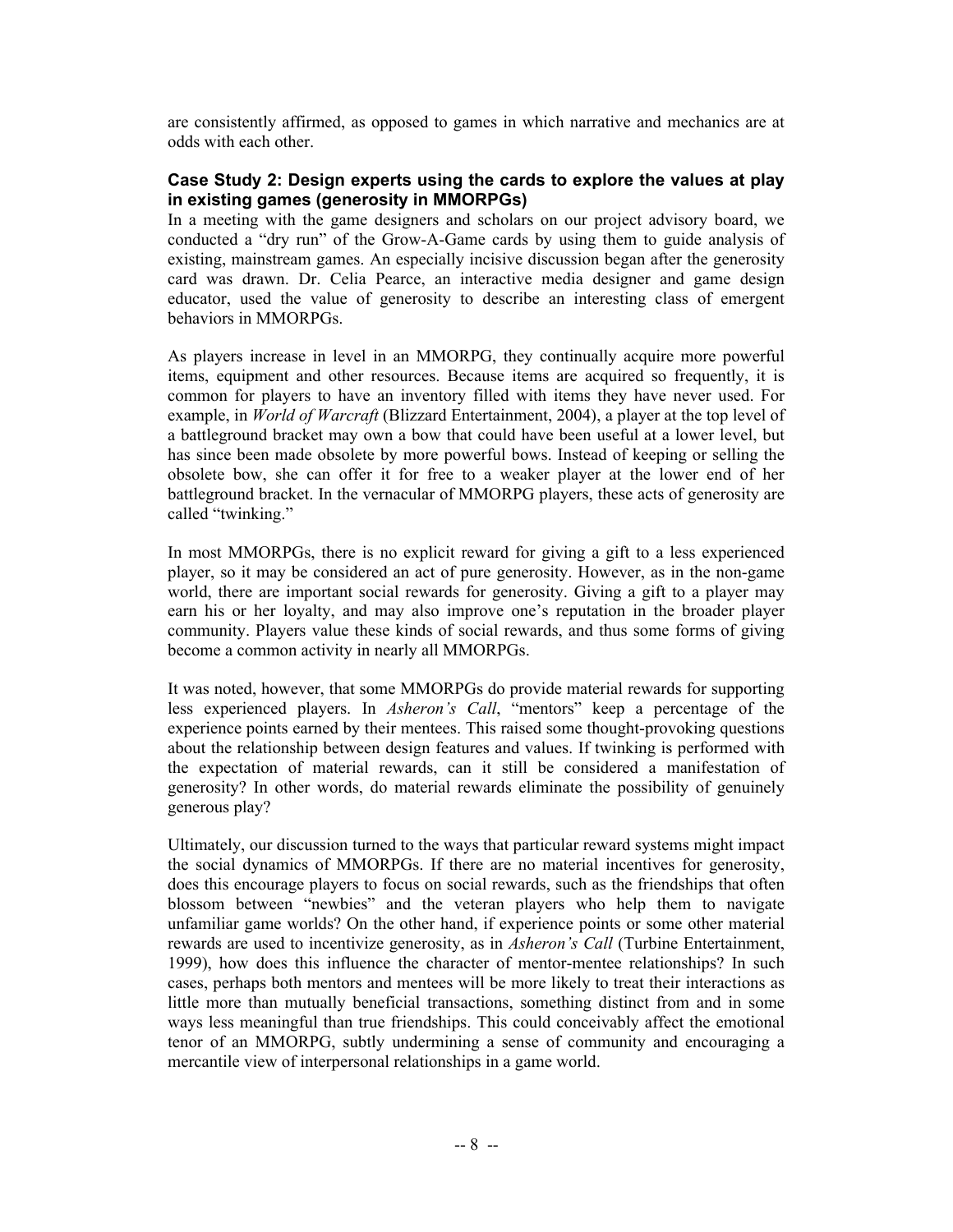The consensus amongst our advisory board was that this basic Grow-A-Game exercise revealed some potentially fruitful avenues for research (e.g. a comparative ethnography of twinking across numerous MMORPGs), and also highlighted some important considerations regarding rules that govern sharing between players that are often glossed over in the design process.

#### **Case Study 3: Design students using the cards to explore the values at play in existing games (humility in Shadow of the Colossus)**

After the first year of implementing the VAP curriculum, our team interviewed participating instructors for feedback. One instructor, 'Jack,' told us the Grow-A-Game cards had been a valuable tool for encouraging his game design students to experiment with innovative projects. Due to time constraints, Jack could not assign the video exercise as homework (as described in the first case study). So he devised an in-class activity that was similar in purpose. He took several "values cards" from the deck, and asked students to consider how the values on the cards were represented in popular games. One value in particular piqued the class's curiosity and ultimately influenced some of his students' design projects.

When Jack drew the "Humility" card, he thought it might not elicit much of a response from his students. After all, so many popular games are enjoyable because they make players feel powerful – it is fun to be the deadly assassin dispatching heavily guarded VIPs, or to guide a thriving civilization through history, or to be the indomitable space marine who almost single-handedly repels attacking hordes of sentient robots. Even when the player character (PC) is relatively weak at the start of the game, there is usually the expectation that s/he will become much stronger by the end. Given the medium's propensity for immersing players in powerful roles, Jack wondered whether his students were likely to find themes of humility in either the games they liked to play or in those they wanted to design. After some initial bafflement, a few of the students related their experiences with *Shadow of the Colossus* (Team Ico, 2005) (*SotC*) on the Playstation 2, one of the most critically acclaimed and also atypical games in console history.

The game begins as the PC, a warrior named Wander, asks an otherworldly entity to resurrect a dead girl (presumably his romantic partner, though this is never explicitly stated). The entity agrees, but says it will only be possible once Wander kills sixteen colossi that live in a barren wasteland. The colossi are beautifully designed characters, their aesthetic a hybrid of animal and architectural features, virtually all of them so large that they are essentially landscapes in and of themselves. Some of Jack's students said that when first encountering one of the colossi, their impulse to look and admire was stronger than their impulse to attack, which is an unusual reaction to an "enemy" in a video game. Once the first colossus is killed, it is evident the designers did have something unusual in mind, and that *SotC* is departing from the familiar themes of its medium.

The tone of the colossus's death scene seems tragic rather than celebratory. It does not die in a satisfying explosion or drop valuable loot. Instead of a victory jingle, the music is vaguely funereal. As the player progresses, it becomes even clearer the colossi are not typical video game enemies. They do not threaten anyone, and often do not attack the PC until they are attacked. It also becomes clear that Wander is not a typical video game protagonist. As he kills the colossi, he physically changes, but not so that he appears more powerful. Rather, he looks increasingly gaunt, shadowy and sinister. At the end of the game, the deaths of the colossi release a powerful malevolent spirit from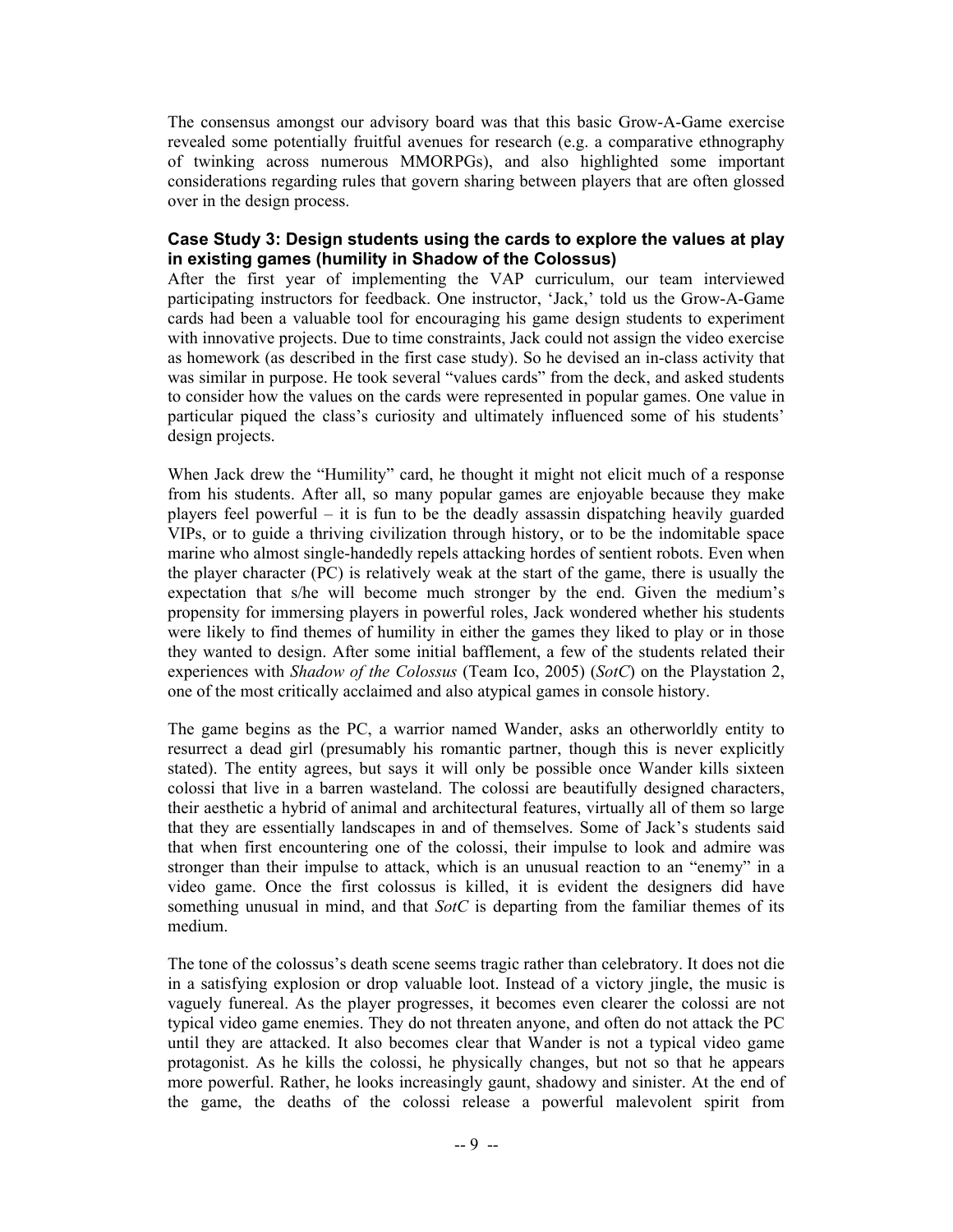imprisonment. At first, Wander's quest seemed to fit a conventional save-the-princess paradigm, but it is ultimately revealed to be self-centered and destructive.

Some of Jack's students felt that humility was the game's most prominent theme, and that this differentiated it from almost all other mainstream games. In most games, there is a more or less direct alignment between the PC's personal goals and the greater good. In *Super Mario Galaxy* (Nintendo EAD Tokyo, 2007), for example, Mario saves his romantic partner, the Princess Toadstool, but in the process he is also thwarting Bowser's plans for universe domination. In *SotC*, however, Wander could only serve the greater good by denying his personal goals and retreating from his quest (although to do so would end the game). There is an element of humility in recognizing that your own goals are not, in fact, paramount, and that yours is not the exceptional case where the ends justify violent means. The consensus that emerged in Jack's class was that *SotC*'s extraordinary emotional (and ethical) impact is attributable to the game's artful exploration of this theme.

For their final project, each student designed a playable non-digital version of a game. The primary constraint was that it had to consistently affirm or challenge a particular value through both narrative elements and mechanics. Based on his previous experience as a design instructor, Jack had initially assumed most of his students would produce games that fit the sometimes rigid conventions of their favorite genres. For example, a student might focus on the value of justice in a cops-and-robbers themed shooter, or the value of cooperation in an MMORPG that rewards cooperative combat tactics.

Contrary to Jack's expectations, many of the students chose to work with values that are less commonly reflected in video games, such as dignity and open-mindedness. Furthermore, in his estimation, they did so in ways that thoroughly departed from mainstream conventions. Jack attributed his students' adventurousness in part to the Grow-A-Game exercise. First, through analyzing what made *SotC* innovative, they developed an enthusiasm for innovation in their own work. Second, with respect to innovation in game design, they began to think of human values as a real point of interest. For VAP researchers, this was an encouraging sign as one of our goals is to develop instructional tools that help students make the connection between values-conscious design and innovation (Belman & Flanagan, 2010b).

# **Case Study 4: Experts using the cards in design (empathy in Layoff)**

In 2009, Dr. Flanagan's Tiltfactor Labs released *Layoff* (2009), a game that is structurally similar to *Bejeweled* (Popcap Games, 2007) (and many other "match three" games), but distinct in that it addresses issues related to economic insecurity through its mechanics and representational elements. *Bejeweled*, in its original form, presents the player with an 8x8 grid in which each tile is filled by one of six different kinds of gems. The player switches adjoining gems to create horizontal or vertical sets of three or more identical gems. When sets are created, their component gems disappear and are replaced by new gems falling from the top.

In *Layoff*, the player is "corporate management" and the goal is to cut jobs. The playing board is like *Bejeweled*, except each tile represents a worker instead of a gem. When three or more workers are matched in a set, they drop off the bottom of the grid into an "unemployment office" and are replaced by new workers who fall from the top. The message is that workers are often treated like parts, easily disposed with, and easily replaced.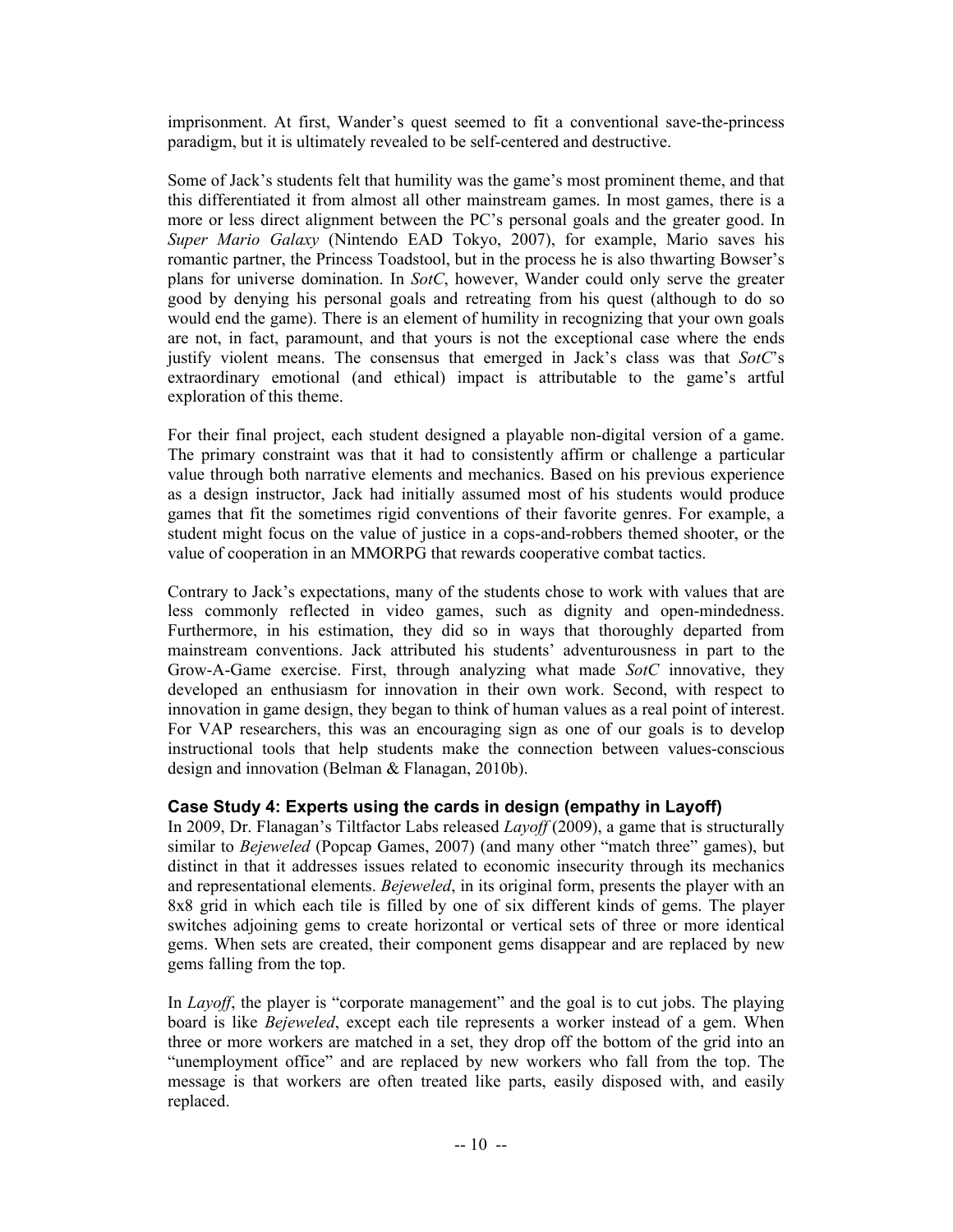When the recent economic crisis began, the idea for *Layoff* had already been conceived, although its design had not yet been finalized. The crisis, which affected the lives of so many people around the world, gave the project a greater immediacy and emotional charge. Our team decided that *Layoff*'s design should be altered so that the game would more sharply focus on the experiences of people who were at risk and suffering in the current economic climate. After brainstorming with the Grow-A-Game cards, the design team settled on empathy as the value that would guide the refocused design process. The new design goal was to encourage empathy towards the workers who are represented in the game (and, of course, their "real world" counterparts).

In the final version of Layoff, each worker has a detailed personal biography that appears on the bottom of the screen when their tile is selected. For example:

Annick, 42, is an airline flight attendant, working for Trelta for over a decade. Annick was promoted frequently during this span of time. Annick has 5 more years to complete on his current job to enjoy full benefits, but has a hip problem which is not covered under the medical benefits.

*Layoff* was designed, in part, as a research tool to support our work investigating how players process the values embodied in games. In our research with *Layoff*, we found that there are at least two distinct ways people play the game. Some play as if it were *Bejeweled*, matching tiles without paying much attention to the biographies. But many players read the biographies closely, turning every move into a dilemma. Do I fire Rae the single parent or Kas the depressed divorcee? Obviously, from a business perspective, workers' personal biographies provide little useful insight. Consequently, players who read the biographies usually adopt a more person-focused empathetic perspective, taking a significant amount of time between moves as they weigh the details of workers' personal lives against each other.

Using the Grow-A-Game cards helped the designers progress from a relatively vague and open-ended design goal (i.e. to sensitively represent the experiences of workers affected by the economic crises) to a more specific goal (i.e. to foster empathy towards those workers). More generally, the VAP research team has found that maintaining focus on a single value or set of values during the design process helps to produce games that have greater clarity and impact for the player.

#### **Case Study 5: Students using the cards in design (empathy in Cabbies)**

Several instructors who are implementing the VAP curriculum told team researchers that empathy is one of the values students most frequently choose to guide their valuesconscious design projects. Probably, this is because the students often design games that address a topical social issue, and empathy is deeply relevant to so many social issues. For example, students working with the VAP curriculum have designed games that are intended to foster empathy towards victims of high school bullying, sexual assault survivors, homeless people, and Inuit people in Alaska whose economic livelihoods and cultural traditions are threatened by offshore drilling.

One undergraduate student, 'Marcus,' wanted to make a game representing the experiences of newly arrived immigrants to New York City who are working as cab drivers. He particularly wanted players to understand how difficult it is for these people to earn a living wage, especially when they are still in the process of learning English. Of the values represented in the Grow-A-Game cards, he felt empathy was most germane to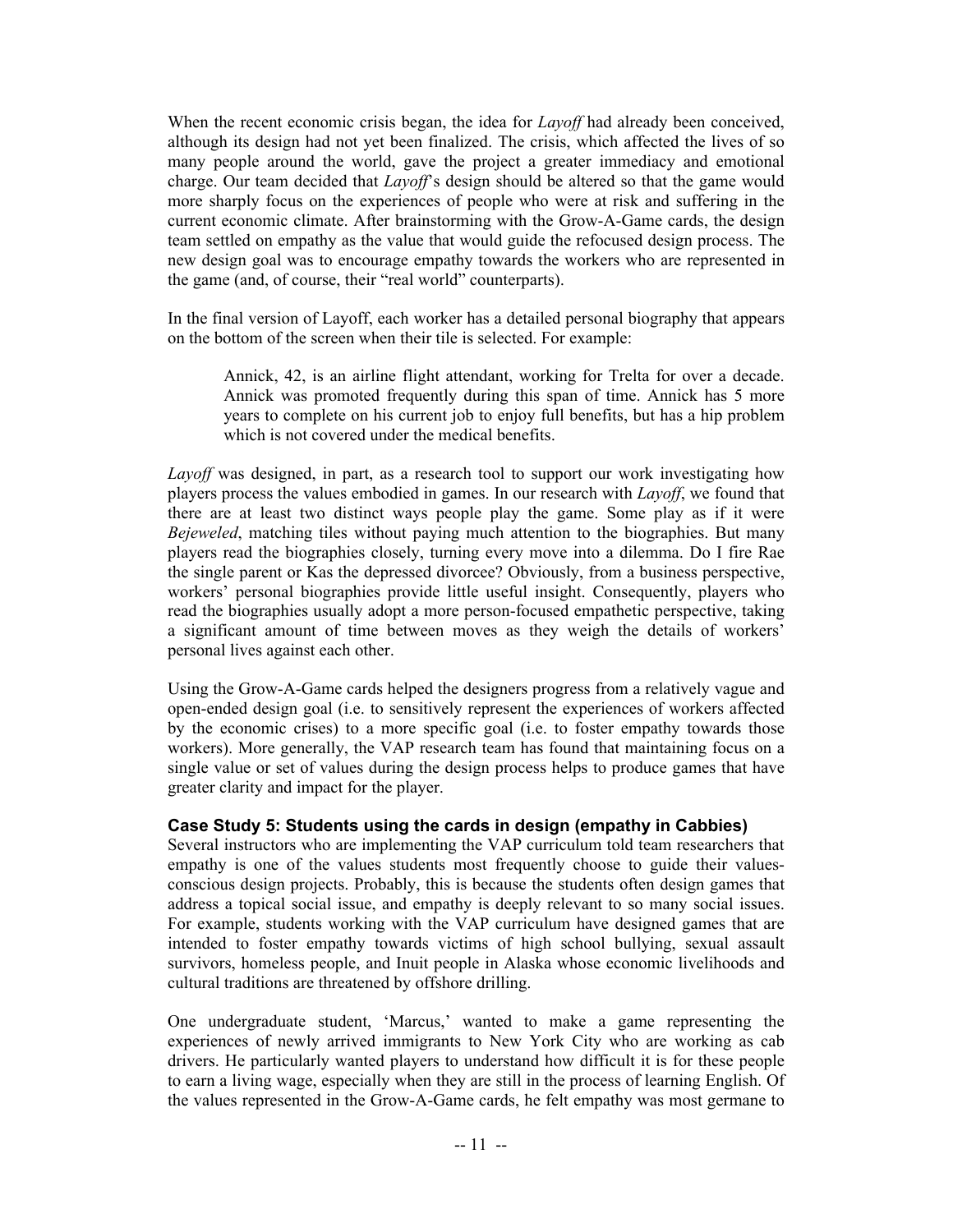his design goals. In Marcus's own words, a well-designed empathy-focused game might "[put] the player in a position to be more sympathetic towards the person who does not understand English that well instead of saying, you know, Learn English already."

Marcus realized he would not achieve his design goal if empathy was only embodied in the game's narrative. Certainly, it would be easier to design a game in which the empathy-focused elements were relegated to narrative cutscenes. But he knew from his own experience as an avid gamer that players often totally ignore cutscenes, and that they are much more likely to pay attention to content that is embedded in gameplay.

Marcus decided that his game, which he called *Cabbies*, could only succeed if the gameplay forced players to vicariously experience some aspect of the hardships faced by newly immigrated cab drivers. Ultimately, he devised a mechanic that accomplished this in an interesting and innovative way. As he describes in his design document:

Gamers will have the option of choosing from twenty-five different languages, and giving the player a main language, and a secondary language. By switching the player's main language to Spanish, or Bengali, players will distort their ability to read instructions in English. For example, if a player's main language is Bengali, the instructions a passenger gives him will have words missing. Additionally the player will not be able to use the GPS device if he cannot understand. […] This obstacle will demonstrate how language barriers can cause bad relations with passengers, as well as affect the player's income. If the player does not get to his destination within the time provided, then the passenger will not tip him. If the full time runs out and the player cannot find the location at all, the passenger will get out of his cab cursing, and no pay his fare.

Marcus's primary challenge was to translate the value of empathy into a design feature that fit the gestalt of his game, contributing to its social relevance and persuasive power without detracting from playability (this of course was also a major point of deliberation in the design process for *Layoff*). The nature of this challenge is in keeping two balls in the air so to speak (the first being the value, and the second being the quality of the play experience), and if either drops the project fails. Students who rise to the challenge of values-conscious design projects, as Marcus did, usually find that they have to innovate beyond familiar design patterns and experiment with features that might not be considered in more traditional projects. This can expand their understanding of what constitutes effective game design, and contribute to their development as designers who are more imaginative and less bound by convention.

# **DISCUSSION**

The Grow-A-Game cards have become very popular amongst game designers and game design educators. They have been used in a variety of educational contexts, including graduate and undergraduate courses, K-12 classrooms, afterschool programs, and workshops with professional designers and game scholars. Recently, the team iterated version 2.0 of the cards, producing three specialized versions: one intended for use with high-school students, the second for university design courses, and the third for expert designers.

In both design and analysis contexts, the cards help participants to explore how values are implicated in design features. An important take-away for participants is that values are "at play" in mechanics as well as in narrative/ representational elements. Games are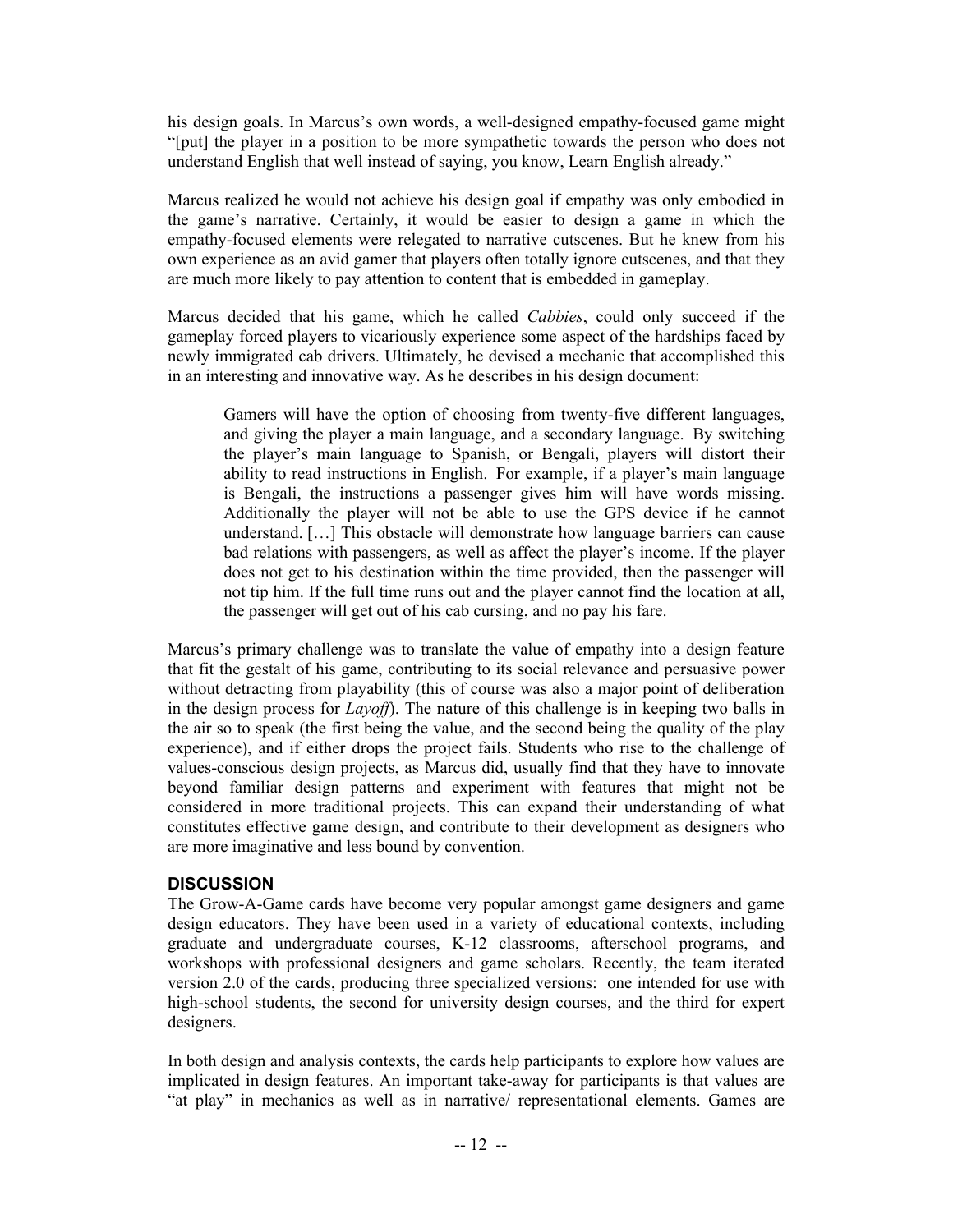comparable to other creative media, like literature and film, in that they embody values. However, they are distinct in that they convey meaning in part through the rule-based systems that define their gameplay experiences. This is a crucial insight for designers who wish to deliberately embody specific values in their work.

As demonstrated in the final two cases studies, Grow-A-Game helps designers apply this insight to their work. Specifically, in design contexts, the cards require designers to identify and/or articulate the values that are relevant to their project, and to translate them into mechanics. Designers using this approach are well-positioned to create games in which both mechanics and narrative/ representational elements convey consistent messages to the player.

#### **ENDNOTES**

<sup>1</sup> Though it is often claimed in the popular media that violent video games have been proven to cause aggression, in fact social scientists are deeply divided on this issue. For a recent and excellent snapshot of both sides of the debate, see Bushman & Rothstein, 2010 and Ferguson & Kilburn, 2010. A more extreme (yet incessantly repeated) position is that games inculcate violent tendencies to such a degree that they will cause a major breach of peaceful social relations. This position is without scientific support, and is addressed in the Ferguson and Kilburn article.

#### **BIBLIOGRAPHY**

Akrich, M. "The De-Scription of Technical Objects." in W. Bijker and J. Law (eds.), Shaping Technology/ Building Society. MIT Press, Cambridge, MA, 1992. pp. 205- 224.

Barab, S., Thomas, M., Dodge, T., Carteaux, R. & Tuzun, H. "Making learning fun: Quest Atlantis, a game without guns." in Educational Technology Research and Development vol. 53, no. 1 (2005), pp. 86-108.

Belman, J., and Flanagan, M. "Designing Games to Foster Empathy." in Cognitive Technology vol. 14, no. 2 (2010), pp. 5-15.

Belman, J., and Flanagan, M. "Exploring the Creative Potential of Values-Conscious Design: Students' Experiences with the VAP Curriculum." in Eludamos vol. 4, no. 1 (2010), pp. 57-67.

Belman, J., Flanagan, M., and Nissenbaum, H. "Instructional Methods and Curricula for Values Conscious Design." In Loading: The Official Journal of the Canadian Games Studies Association vol. 3, no. 4 (2009). Available at http://journals.sfu.ca/loading/index.php/loading/issue/view/5 (accessed Jan. 2010)

Blizzard Entertainment (2004) World of Warcraft [PC Computer, Online Game] Blizzard Entertainment. Irvine USA.

Bogost, I. Persuasive Games: The Expressive Power of Videogames. MIT Press, Cambridge MA, 2007.

Brey, P. "Philosophy of Technology Meets Social Constructivism. In Techne: Journal for the Society of Philosophy and Technology vol. 2, no. 3-4 (1997), pp. 56-78.

Bushman, B., and Rothstein, H. "Much Ado About Something: Violent Video Game Effects and a School of Red Herring: A Response to Ferguson and Kilburn." in Psychological Bulletin vol. 136, no. 2 (2010), pp. 182-187.

Ferguson, C., and Kilburn, J. "Much Ado About Nothing: The Misestimation and Overinterpretation of Violent Video Game Effects in Eastern and Western Nations: